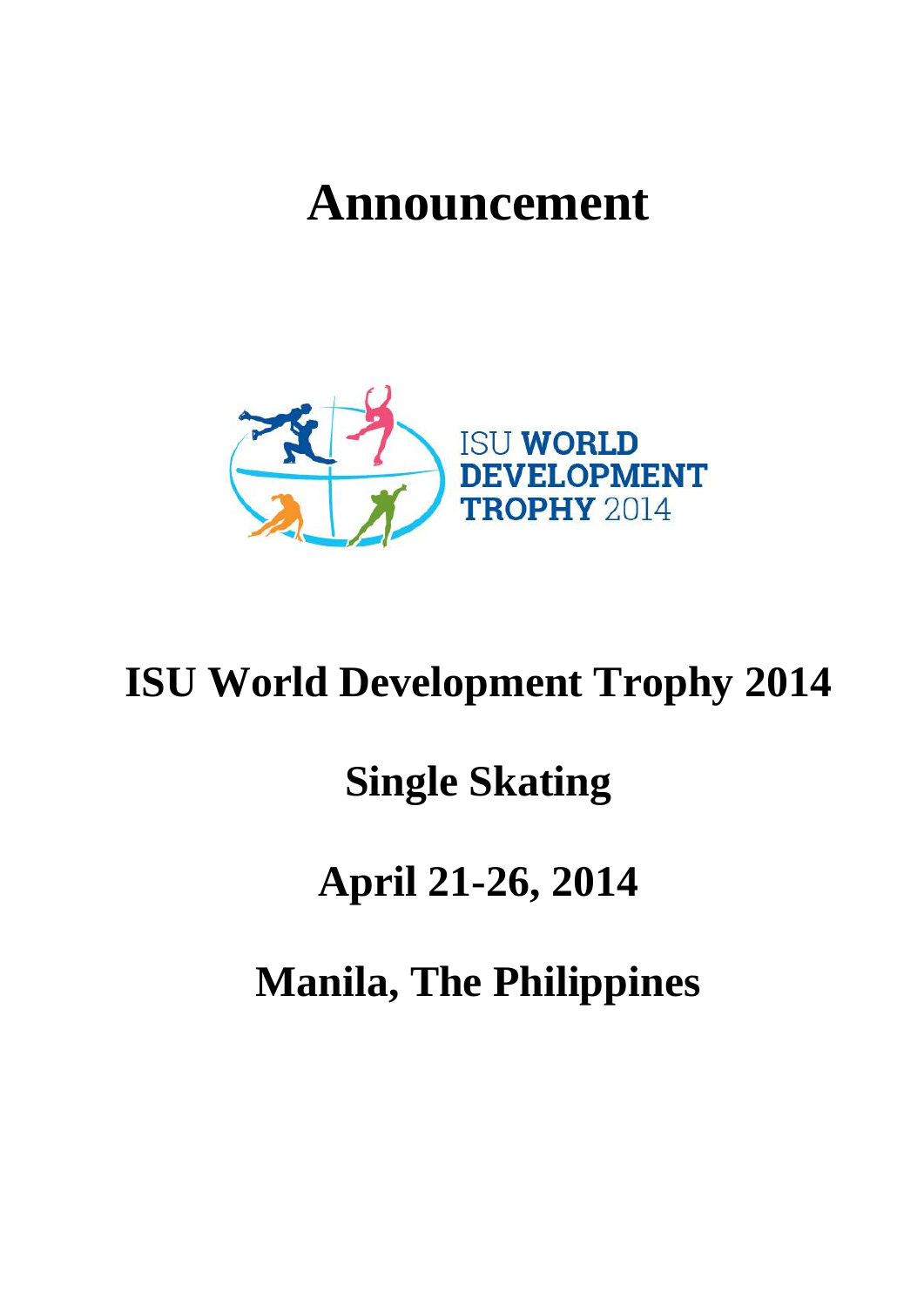#### **Welcome**

The International Skating Union hereby informs you about the decision of organizing the below event:

#### **2nd ISU Development Trophy 2014 April 21-26, 2014** to be held at the SM Megamall Ice Skating Rink **Manila, The Philippines**

The event will be organized by the the Philippine Skating Union.

#### **The program consists of a five-day-long preparational training camp and a one day competition as closing event.**

#### **General Regulations**

The ISU Development Trophy 2014 will be conducted in accordance with the 2012 ISU Regulations and relevant Communications. Entries must be made only through the respective ISU Members (Rule 131).

Athletes of the Members complying with the following criteria will be eligible for entry:

- Member to which the skater is affiliated either failed to qualify to the ISU Junior World Figure Skating Championships 2013 or in case of successful qualification to the ISU Junior World Figure Skating Championships 2013, the skater representing the Member failed to qualify to the Final (Free Skating) of the Championships
- athletes who have reached the minimal Technical Scores specified below.

Single Skating:

| <b>Juniors</b>         |                      |      |              |      |
|------------------------|----------------------|------|--------------|------|
| Ladies                 | <b>Short Program</b> | 12.0 | Free Skating | 18.0 |
| Men                    | <b>Short Program</b> | 18.0 | Free Skating | 27.0 |
| Basic Novices A        |                      |      |              |      |
| Girls                  | Free Skating         | 10.0 |              |      |
| <b>Boys</b>            | Free Skating         | 12.0 |              |      |
| <b>Basic Novices B</b> |                      |      |              |      |
| Girls                  | Free Skating         | 11.0 |              |      |
| <b>Boys</b>            | Free Skating         | 13.0 |              |      |

The above specified Technical Scores are to be reached by athletes in season 2012/13 or 2013/14 at the events specified by Rule 107 ISU General Regulations, paragraphs 3, 4, 6, 9, 10, 13, 14, plus National Competitions.

Athletes with lower results than specified above generally will not be accepted.

However, the final decision will be based on the total number of entries for each category.

The hosting ISU Member (Philippine Skating Union) has the right to enter 1 Skater in each category/gender regardless of the qualification criteria.

The Member Federation of the skater(s) concerned will be notified of acceptance no later than February 28, 2014.

Accepted entries will partly be financially supported by the International Skating Union /Organizing Committee. In case a Member intends to enter additional athletes, all cost must be covered by the Member. The acceptance of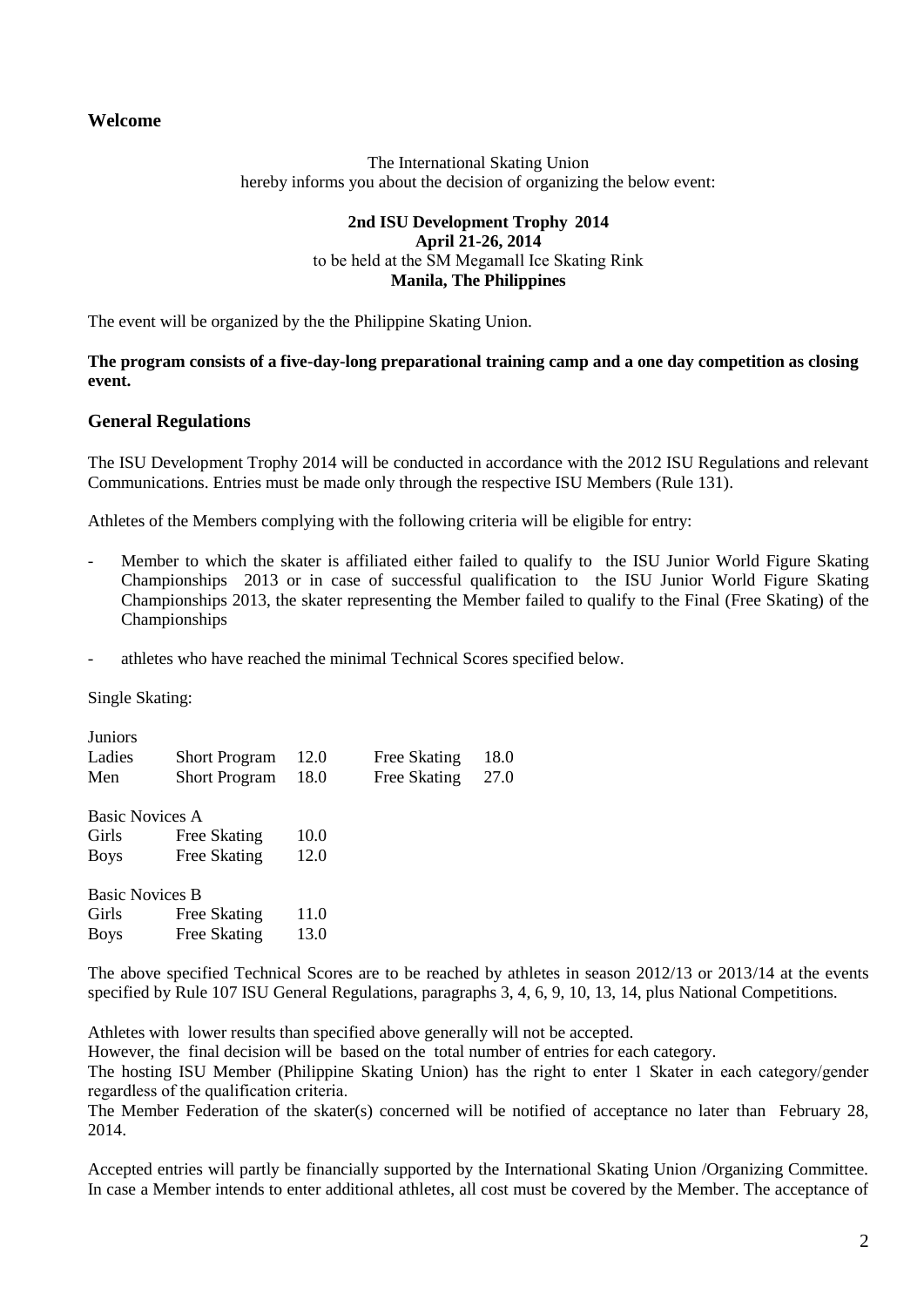entries will be subject to the consideration of the Organizing Committee, in close co-operation with the ISU Development Coordinator and the Single & Pair Technical Committee, based on the total number of entries.

### **Program**

The Program will include the following parts:

- 1) Preparational Training Camp (April 21-25, 2014) including a five day long period having the following professional education:
	- two times on ice training per day
	- one off ice training per day
	- one lecture (skating technique and tactics, ISU Rules and Regulations)
- 2) Competition (April 26, 2014)

#### **Categories involved**

Single Skating: Novice A and Novice B for Girls and Boys, Junior for Ladies and Men

# **Technical Data**

The 2nd ISU Development Trophy will be conducted for all categories hereunder in accordance with the ISU Constitution and General Regulations 2012, the ISU Special Regulations & Technical Rules Single and Pair Skating / Ice Dance 2012 and ISU Communication no. 1760, as well as pertinent ISU Communications and will be judged under the ISU Judging System.

#### *Draws*

The Starting Order Draws will be held on the day preceding the competition day.

### *JUNIOR Categories*

#### **Junior MEN**

#### **Short Program**

The required elements to be skated are those listed in ISU Technical Rules Single & Pair Skating 2012, Rule 511, paragraphs 1 and 3 for 2013/14 and the respective ISU Communications. Duration: 2 min., 50 sec. maximum, but may be less

#### **Free Skating**

In accordance with ISU Technical Rules Single & Pair Skating 2012 and the respective ISU Communication. Special attention should be paid to the "well balanced program" and the element value. Duration: 4 min., +/- 10 sec.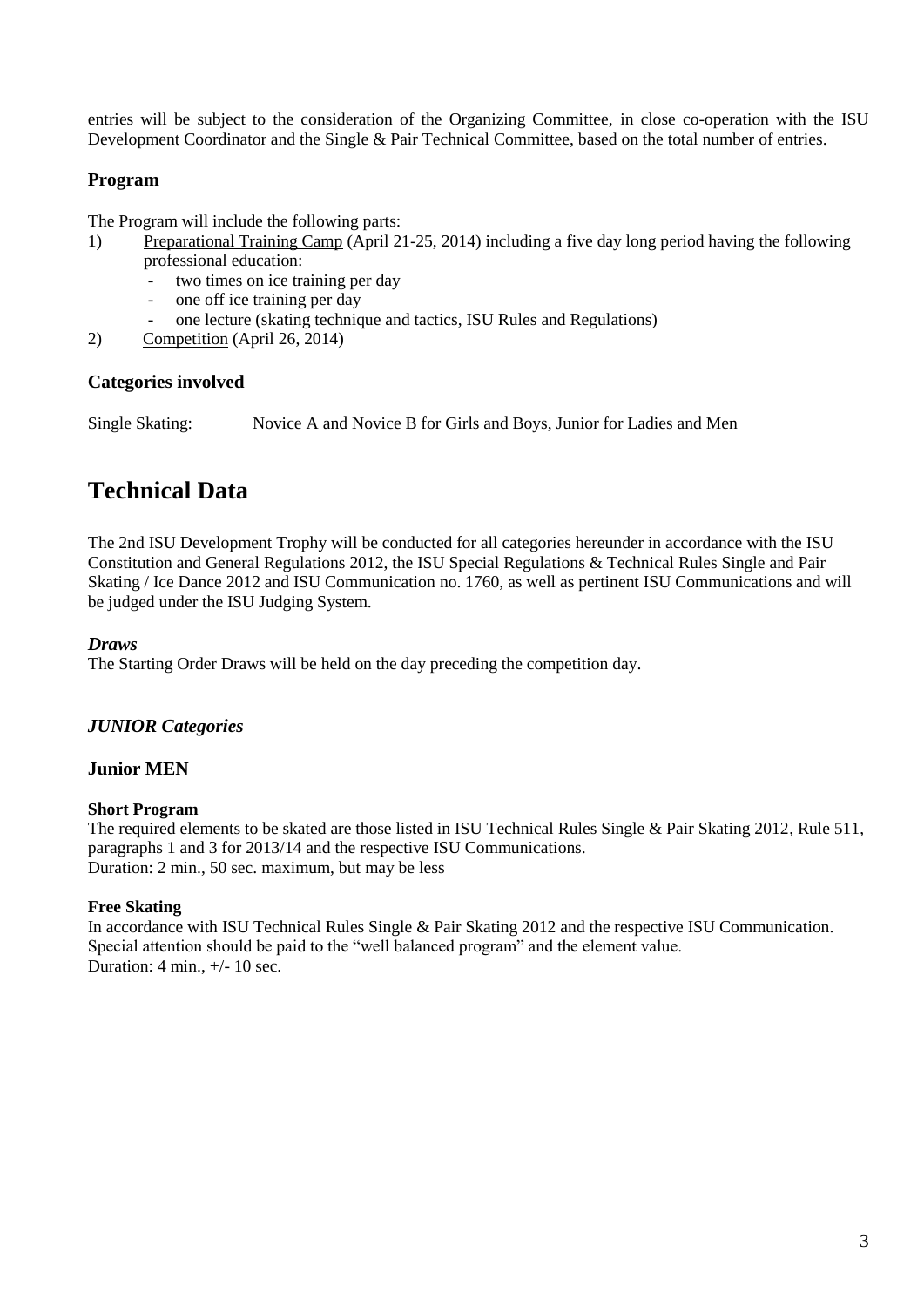# **Junior LADIES**

#### **Short Program**

The required elements to be skated are those listed in ISU Technical Rules Single & Pair Skating 2012, Rule 511, paragraphs 1 and 3 for 2013/14 and the respective ISU Communications. Duration: 2 min., 50 sec. maximum, but may be less

#### **Free Skating**

In accordance with ISU Technical Rules Single & Pair Skating 2012 and the respective ISU Communication. Special attention should be paid to the "well balanced program" and the element value. Duration: 3 min., 30 sec., +/- 10 sec. *BASIC NOVICE Categories* 

Basic Novice Categories will be held in accordance with ISU Technical Rules Single & Pair Skating 2012 and ISU Communication 1760.

#### **Basic Novice A Free skating**

- a. has reached at least the age of ten (10)
- b. has not reached the age of thirteen (13) for Girls and Boys in singles competitions

Duration 2:30 min, +/- 10 sec.

Well balanced Free Skating according ISU Comm. 1760

#### **Basic Novice B Free skating**

- a. has reached at least the age of thirteen (13)
- b. has not reached the age of fifteen (15) for Girls and Boys

Duration 3min +/- 10 sec for boys and girls

Well balanced Free Skating according ISU Comm. 1760

#### **Music/Planned Program Content**

All Competitors shall furnish competition music of excellent quality on CD format, in accordance with Rule 343, paragraph 1.

In accordance with Rule 343, paragraph 1, all discs must show the Competition event, Competitor's name, the Nation and the exact running time of the music (not skating time) including any starting signal and must be submitted at the time of registration. In addition competitors/couples must provide a back-up drive for each program.

If music information is not complete and discs not provided, accreditation will not be given. the "Program Content Sheet" must be sent to the Organizing Committee with the entry forms, by the indicated deadline.,. It is mandatory that the Program Content Sheet be filled in precisely by each Skater/team in English using the terminology for the elements listed in the respective ISU Communication.

**It is not permitted to hand over the Program Content Sheets directly to the acting Officials**.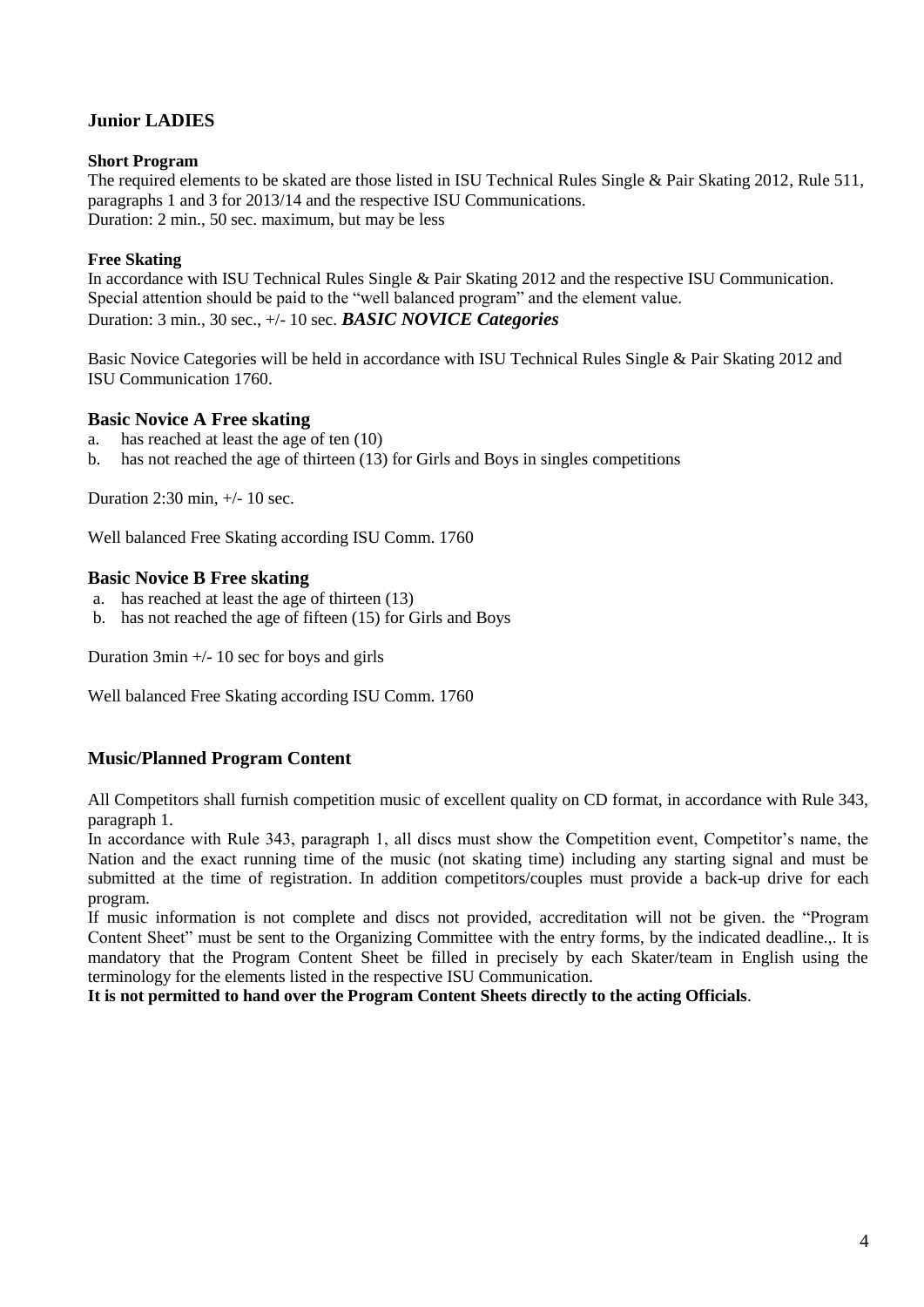# **Venue**

The SM Megamall Ice Rink has an artificially refrigerated indoor ice surface of 60 x 30 meters.

Address of the Ice Rink: 5<sup>th</sup> Level Mega Fashion Hall, Bldg. D, EDSA, Corner Julia Vargas, Ave., Mandaluyong City, Philippiness Phone number: +632 631 56 70

# **Entries**

Entries by name and number of participants (Competitors, Coaches) and requirements of accommodation must reach the Organizing Committee & ISU Secretariat by **February 28th, 2014**.

All invited Members can enter 1 Skater per category per gender plus 1 Coach for the Team free of charge (meaning that the ISU covers the costs (for room and board) with the exception of travel costs).

In case a Member intends to enter more than 1 Skater and 1 Coach, the costs (board and lodging) must be covered by the Member.

In the case of entries of skater(s)/Coaches beyond those invited, these additional entries will only be accepted by the Organizing Committee following the official closing date of **February 28th, 2014.** The basic criteria for a final decision will be the total number of applications to the event(s). The Member Federation of the skater(s) concerned will be notified of acceptance no later than February 28, 2014.

#### **Citizenships/Residence Requirements and Clearance Procedure**

In accordance with Rule 109 of the ISU Regulations, all skaters who do not have the nationality of the Member by which they have been entered or who, although having such nationality, have in the past represented another Member, must produce an ISU Clearance Certificate.

### **Liability**

In accordance with Rule 119 of the ISU General Regulations, the ISU, Philippine Skating Union and The Organizing Committee assume no responsibility for or liability with respect to bodily or personal injury or property damage incurred in connection with the ISU Development Trophy. Each Member is solely responsible for providing insurance coverage thereto.

### **Accommodation and Meals**

The Organizing Committee will provide accommodation and meals starting with dinner on Wednesday, April 23<sup>rd</sup>, 2014 until breakfast on Sunday, April 27<sup>th</sup>, 2014 for one Skater per category per Member and one Coach per Member.

All teams arriving before April  $23^{\text{rd}}$ , 2014 and leaving after April  $27^{\text{th}}$  morning hours 2014 or entering more than the officially designated number of participants will be responsible for their own costs and are kindly requested to settle the amount due on site, at the applicable rate, upon arrival.

All participating Members must indicate if their Skaters and Coach will attend the first three days (21-23 April, 2014) training camp at the participating Members' cost with their entry form before the entry deadline.

All arrangements for accommodations must be made through the Organizing Committee.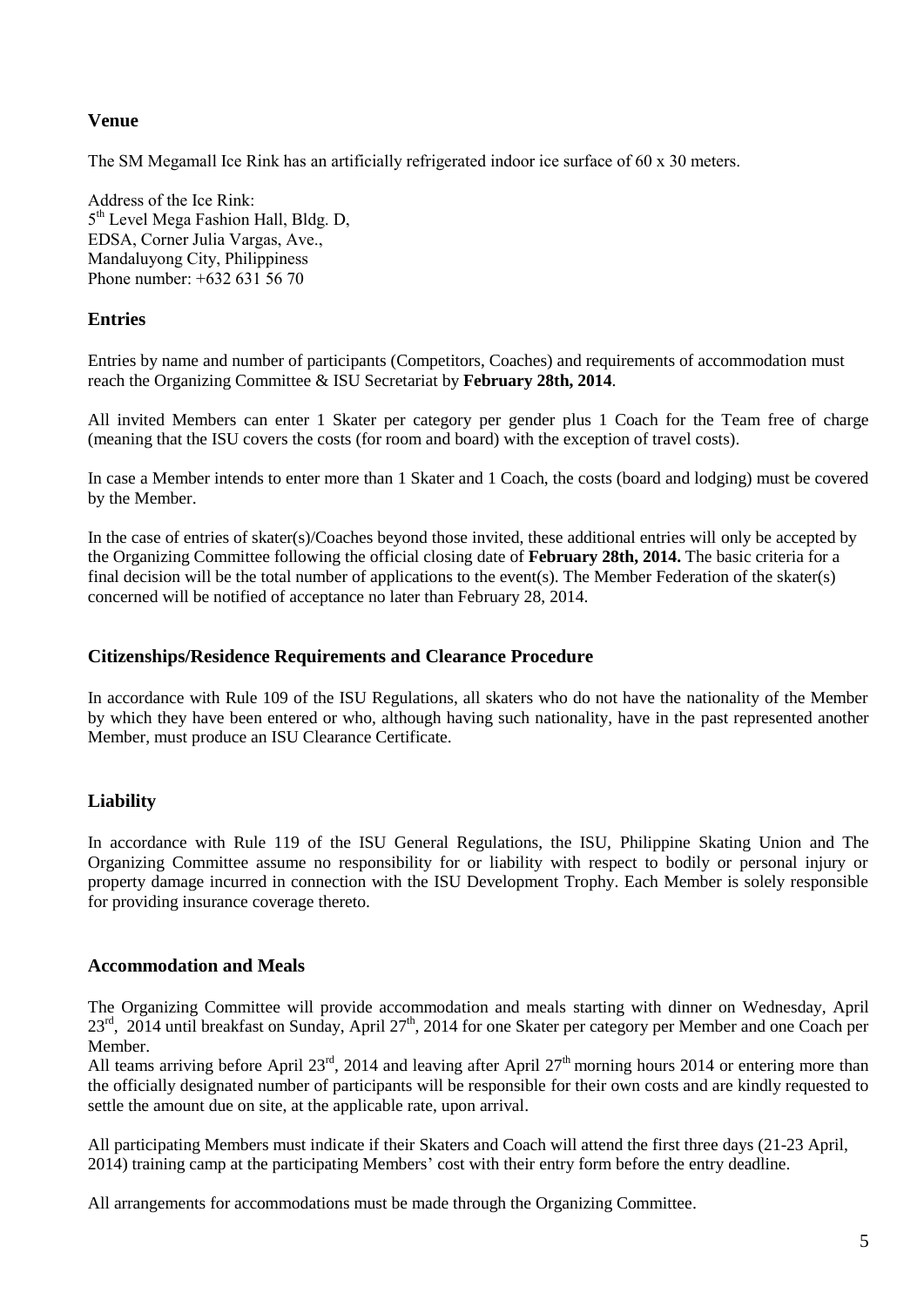#### Official Hotel

 Hotel Name: Discovery Suites Address: 25 ADB Avenue Ortigas Center, Pasig City, 1600 Philippines Tel: (632) 719 8888 Fax: (632) 719 6789 Email : [amelgar@discovery.com.ph](mailto:amelgar@discovery.com.ph) Website: [www.discoveryhotels-resorts.com](http://www.discoveryhotels-resorts.com/) Contact person: Ms. Aia Melgar/Sales Executive

Rate: Php 5,000 ( inclusive of breakfast )

Meal: USD10/meal

Hotel requirements must be communicated to the Organizing Committee as soon as possible, but not later than February  $28<sup>st</sup>$ , 2014.

#### **Transportation**

The Organizing Committee will provide free transportation for skaters, coaches, and officials between Manila International Airport and the official Hotel (included in the hotel charge).

#### **Accreditation**

Accreditation will be based on pre-sending a copy of the passports by participants. Accreditation will be provided upon arrival. All participants must wear their accreditation cards at all times during the event at the venue. There will be a fee to replace a lost Accreditation card.

#### **Medical Insurance**

In accordance with Rule 119, paragraph 1 of the ISU Regulations, it is the sole responsibility of each ISU Member participating in an International Competition (as defined in Rule 107),to provide medical insurance for their Skaters. Proof of such can be requested by the Organizing Committee.

#### **The Organizing Committee**

All entries, hotel reservation as well as other inquiries should be addressed as soon as possible to: Contact person: Manuel V. Veguillas Phone: +632 556 04 70  $Fax + 632, 556, 04, 69$ E-mail: [mvveguillas@gmail.com](mailto:mvveguillas@gmail.com)

#### **Entries should also be sent to:**

György Sallak ISU Development Coordinator Phone: +361 251 2279 E-mail: [gsallak@hunskate.hu](mailto:gsallak@hunskate.hu)

Samia Belia Bridy ISU Secretariat E-mail: [belila@isu.ch](mailto:belila@isu.ch) Fax: +41 21 612 66 77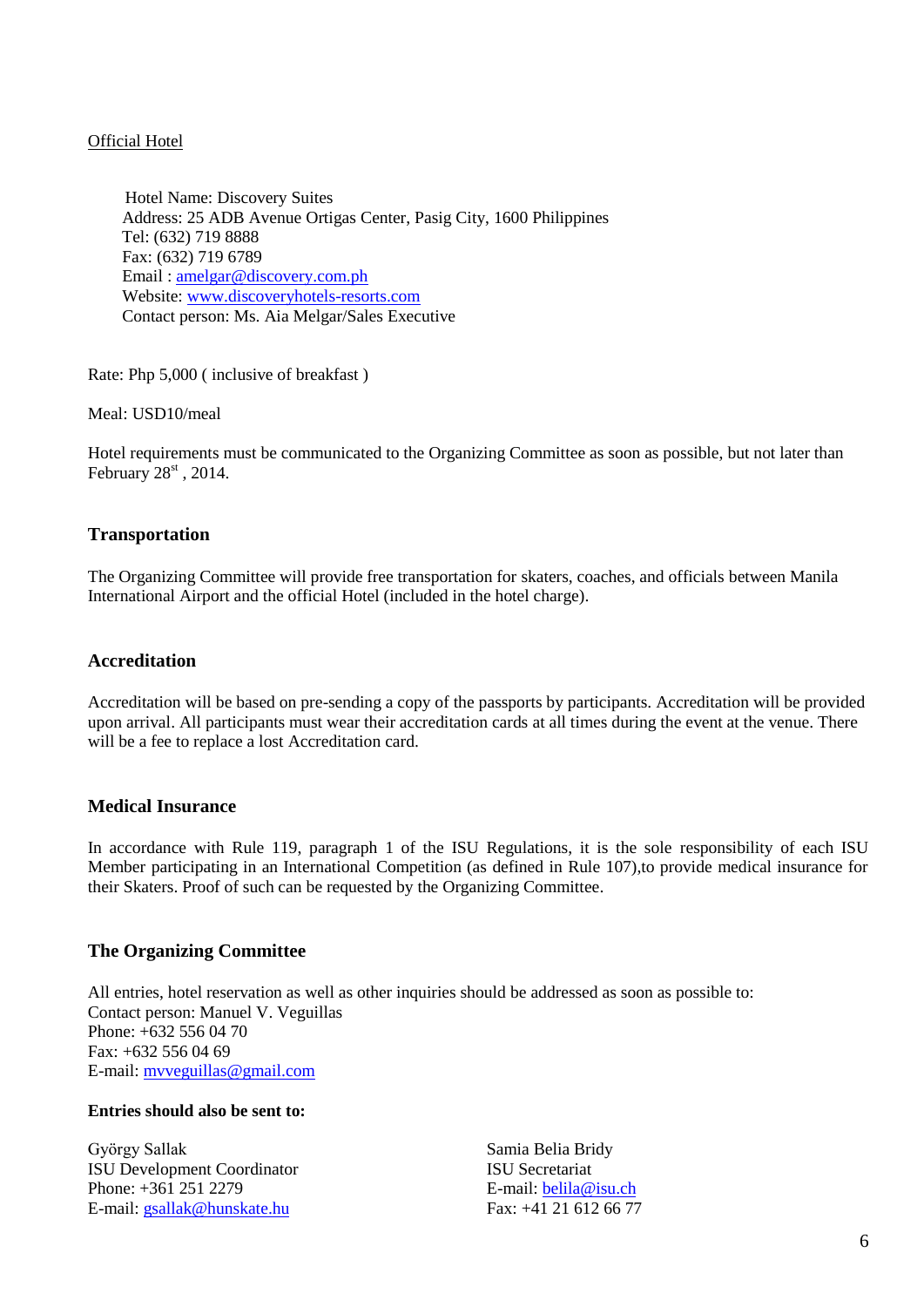# **Time Schedule ISU World Development Trophy 2014 21-26 April, 2014 - Manila, The Philippines**

subject to change

| <b>Date</b>    | <b>Function</b>                                                                                                                                                        | <b>Note</b> |
|----------------|------------------------------------------------------------------------------------------------------------------------------------------------------------------------|-------------|
| 20 April, 2014 | Arrival                                                                                                                                                                |             |
| 21 April, 2014 | <b>Training Camp</b>                                                                                                                                                   |             |
| 22 April, 2014 | <b>Training Camp</b>                                                                                                                                                   |             |
| 23 April, 2014 | <b>Training Camp</b>                                                                                                                                                   |             |
| 24 April, 2014 | <b>Training Camp</b>                                                                                                                                                   |             |
| 25 April, 2014 | <b>Training Camp</b>                                                                                                                                                   |             |
| 26 April, 2014 | <b>Competition Day</b>                                                                                                                                                 |             |
|                | Junior Men - Short Program                                                                                                                                             | 10:00       |
|                | Junior Ladies - Short Program                                                                                                                                          |             |
|                | Basic Novice A boys - Free Program                                                                                                                                     |             |
|                | Basic Novice A girls – Free Program                                                                                                                                    |             |
|                | Basic Novice B boys – Free Program                                                                                                                                     |             |
|                | Basic Novice B girls – Free Program                                                                                                                                    |             |
|                | Junior Men - Free                                                                                                                                                      |             |
|                | Junior Ladies- Free                                                                                                                                                    |             |
|                |                                                                                                                                                                        |             |
|                |                                                                                                                                                                        |             |
|                | <b>Awards Ceremony</b>                                                                                                                                                 | 20:10       |
| 27 April, 2014 | Departure of Teams                                                                                                                                                     |             |
|                | This Time Schedule is subject to change. Final program will be decided and published before the<br>competition based on the actual number of entries in each category. |             |

7